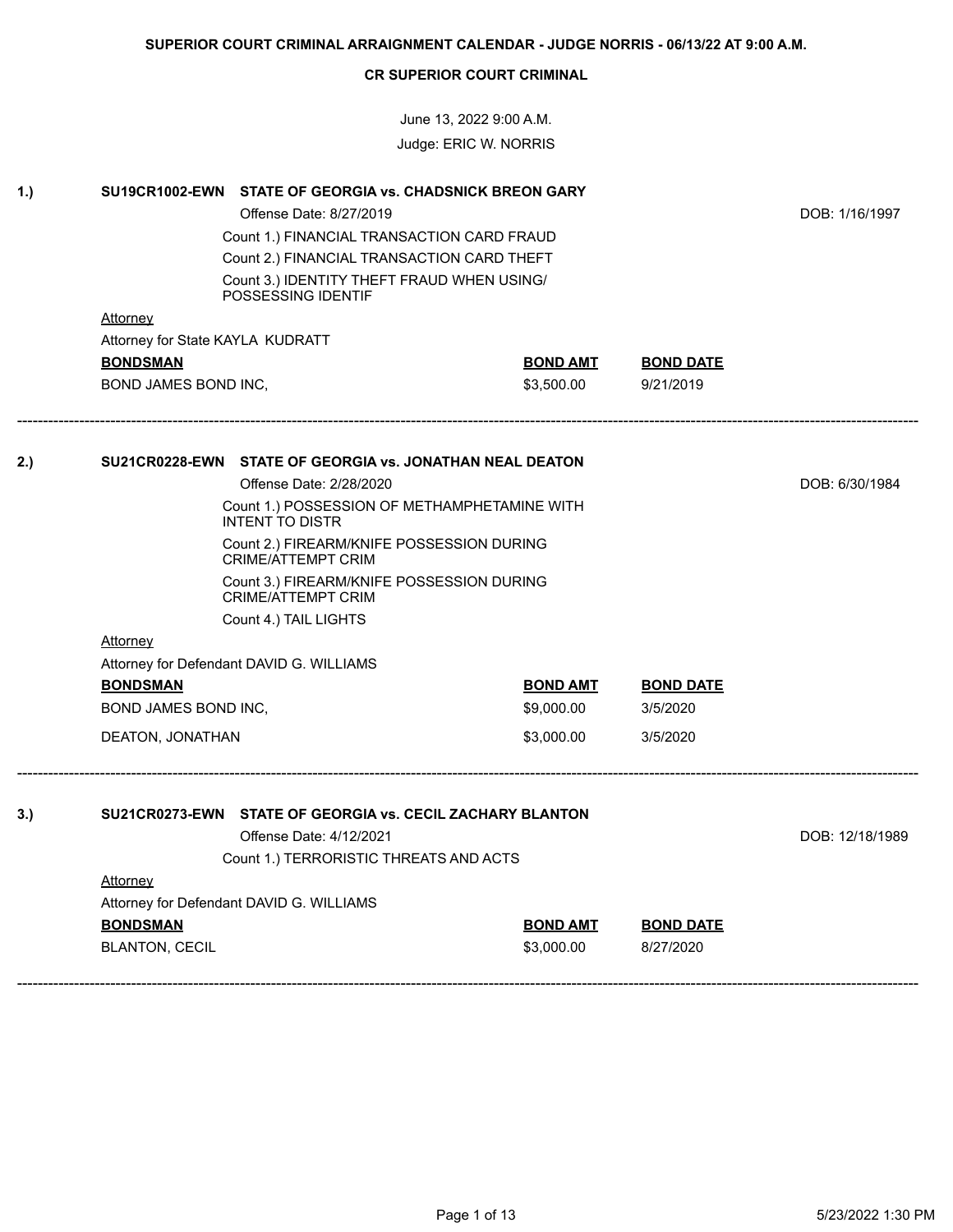June 13, 2022 9:00 A.M. Judge: ERIC W. NORRIS

| 4.) | SU21CR0356-EWN STATE OF GEORGIA vs. BEAU HAMPTON                                      |                 |                  |                |
|-----|---------------------------------------------------------------------------------------|-----------------|------------------|----------------|
|     | Offense Date: 3/25/2021                                                               |                 |                  | DOB: 8/16/2003 |
|     | Count 1.) AGGRAVATED ASSAULT                                                          |                 |                  |                |
|     | Count 2.) BATTERY-MISD                                                                |                 |                  |                |
|     | Count 3.) DISORDERLY CONDUCT                                                          |                 |                  |                |
|     | Attorney                                                                              |                 |                  |                |
|     | Attorney for Defendant DAVID G. WILLIAMS                                              |                 |                  |                |
|     | Attorney for State JEFFERSON LADAMS                                                   |                 |                  |                |
|     | <b>BONDSMAN</b>                                                                       | <b>BOND AMT</b> | <b>BOND DATE</b> |                |
|     | HAMPTON, CHARLES                                                                      | \$50.00         | 4/1/2021         |                |
|     | HAMPTON, BEAU                                                                         | \$0.00          | 4/1/2021         |                |
| 5.) | SU21CR0460-EWN STATE OF GEORGIA vs. RYAN CHRISTOPHER BAXTER                           |                 |                  |                |
|     | Offense Date: 6/21/2021                                                               |                 |                  | DOB: 1/16/1993 |
|     | Count 1.) THEFT BY SHOPLIFTING - FELONY                                               |                 |                  |                |
|     | Count 2.) THEFT BY DECEPTION - MISDEMEANOR                                            |                 |                  |                |
|     | <b>Attorney</b>                                                                       |                 |                  |                |
|     | Attorney for Defendant JAMES W SMITH                                                  |                 |                  |                |
|     | Attorney for State JEFFERSON LADAMS                                                   |                 |                  |                |
|     | <b>BONDSMAN</b>                                                                       | <b>BOND AMT</b> | <b>BOND DATE</b> |                |
|     | RATCLIFF, APRIL                                                                       | \$7,350.00      | 6/21/2021        |                |
| 6.) | SU21CR0720-EWN STATE OF GEORGIA vs. RYAN CHRISTOPHER BAXTER<br>Offense Date: 6/9/2021 |                 |                  | DOB: 1/16/1993 |
|     | Count 1.) THEFT BY SHOPLIFTING - FELONY                                               |                 |                  |                |
|     | Count 2.) THEFT BY SHOPLIFTING - FELONY                                               |                 |                  |                |
|     | Count 3.) THEFT BY DECEPTION - MISDEMEANOR                                            |                 |                  |                |
|     | Count 4.) THEFT BY DECEPTION - MISDEMEANOR                                            |                 |                  |                |
|     | Count 5.) THEFT BY DECEPTION - MISDEMEANOR                                            |                 |                  |                |
|     | Count 6.) THEFT BY DECEPTION - MISDEMEANOR                                            |                 |                  |                |
|     | <b>Attorney</b>                                                                       |                 |                  |                |
|     | Attorney for Defendant JAMES W SMITH                                                  |                 |                  |                |
|     | Attorney for State JEFFERSON LADAMS                                                   |                 |                  |                |
|     | <b>BONDSMAN</b>                                                                       | <b>BOND AMT</b> | <b>BOND DATE</b> |                |
|     | BAXTER, RYAN                                                                          | \$0.00          | 7/22/2021        |                |
|     | RATCLIFF, APRIL KIRSTIE                                                               | \$6,800.00      | 7/22/2021        |                |
|     |                                                                                       |                 |                  |                |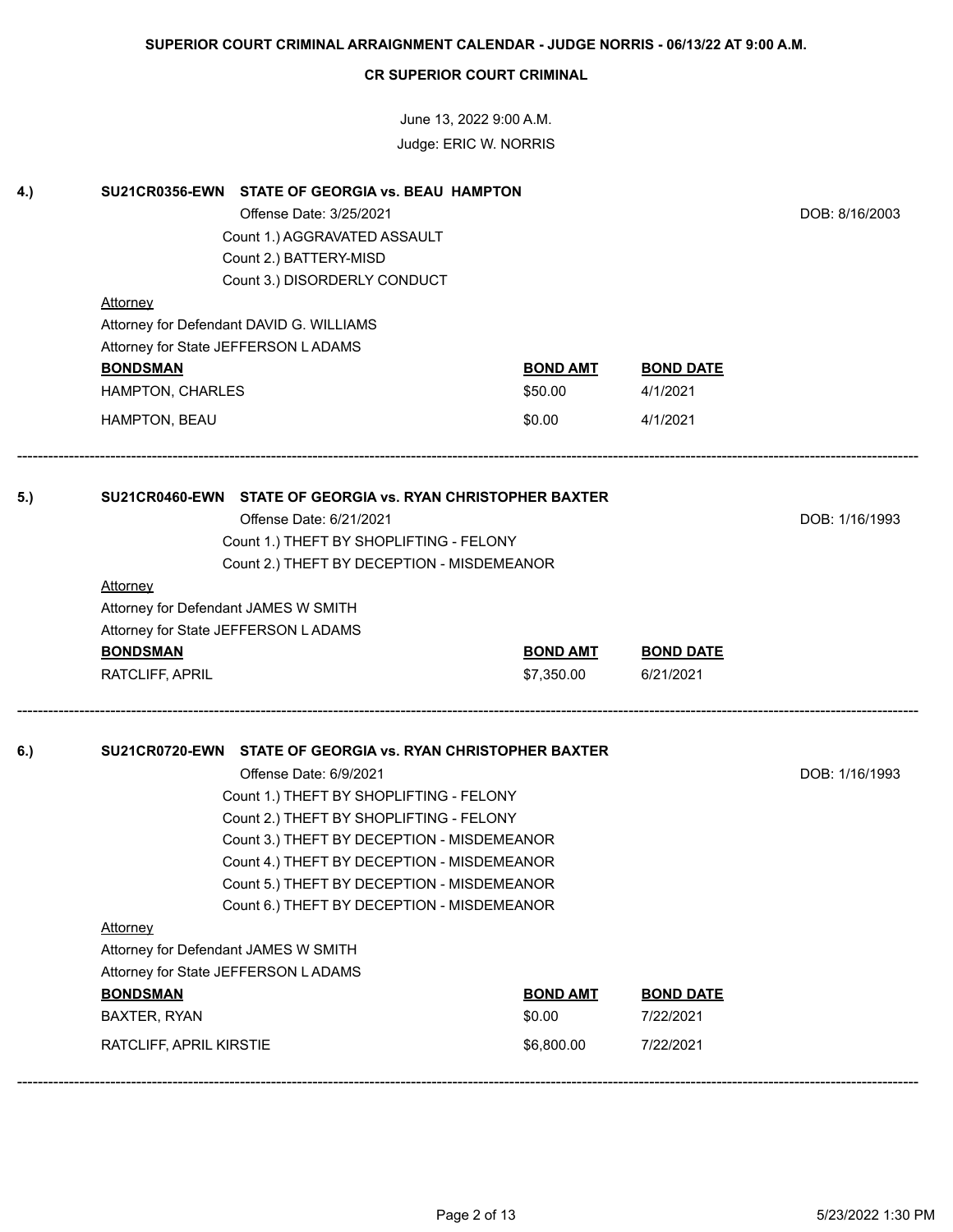June 13, 2022 9:00 A.M. Judge: ERIC W. NORRIS

| 7.) | SU21CR0842-EWN STATE OF GEORGIA vs. DEITRA SHARMAINE RANDALL<br>Offense Date: 8/22/2021<br>Count 1.) BURGLARY - 2ND DEGREE (FELONY)<br>Count 2.) THEFT BY TAKING - MISDEMEANOR<br>Count 3.) CRIMINAL TRESPASS | DOB: 5/23/1989                                                          |                 |                  |                |  |
|-----|---------------------------------------------------------------------------------------------------------------------------------------------------------------------------------------------------------------|-------------------------------------------------------------------------|-----------------|------------------|----------------|--|
|     | Attorney                                                                                                                                                                                                      |                                                                         |                 |                  |                |  |
|     | Attorney for Defendant ERIN WALLACE                                                                                                                                                                           |                                                                         |                 |                  |                |  |
|     | Attorney for State JEFFERSON LADAMS                                                                                                                                                                           |                                                                         |                 |                  |                |  |
|     | <b>BONDSMAN</b>                                                                                                                                                                                               |                                                                         | <b>BOND AMT</b> | <b>BOND DATE</b> |                |  |
|     | RANDALL, DEITRA                                                                                                                                                                                               |                                                                         | \$10.00         | 1/20/2022        |                |  |
| 8.) |                                                                                                                                                                                                               | SU21CR0843-EWN STATE OF GEORGIA vs. DEITRA SHARMAINE RANDALL            |                 |                  |                |  |
|     |                                                                                                                                                                                                               | Offense Date: 7/30/2020                                                 |                 |                  | DOB: 5/23/1989 |  |
|     | Count 1.) FALSE IMPRISONMENT                                                                                                                                                                                  |                                                                         |                 |                  |                |  |
|     | Count 2.) TERRORISTIC THREATS AND ACTS                                                                                                                                                                        |                                                                         |                 |                  |                |  |
|     | Count 3.) BATTERY - FAMILY VIOLENCE (1ST<br>OFFENSE)                                                                                                                                                          |                                                                         |                 |                  |                |  |
|     | Count 4.) CRUELTY TO CHILDREN 3RD DEGREE                                                                                                                                                                      |                                                                         |                 |                  |                |  |
|     | Count 5.) CRUELTY TO CHILDREN 3RD DEGREE                                                                                                                                                                      |                                                                         |                 |                  |                |  |
|     | Count 6.) CRUELTY TO CHILDREN 3RD DEGREE                                                                                                                                                                      |                                                                         |                 |                  |                |  |
|     | Count 7.) CRIMINAL TRESPASS                                                                                                                                                                                   |                                                                         |                 |                  |                |  |
|     | Count 8.) CRIMINAL TRESPASS FAMILY VIOLENCE                                                                                                                                                                   |                                                                         |                 |                  |                |  |
|     | Attorney                                                                                                                                                                                                      |                                                                         |                 |                  |                |  |
|     | Attorney for Defendant ERIN WALLACE                                                                                                                                                                           |                                                                         |                 |                  |                |  |
|     | Attorney for State JEFFERSON LADAMS                                                                                                                                                                           |                                                                         |                 |                  |                |  |
|     | <b>BONDSMAN</b>                                                                                                                                                                                               |                                                                         | <b>BOND AMT</b> | <b>BOND DATE</b> |                |  |
|     | LIBERTY BONDING COMPANY,                                                                                                                                                                                      |                                                                         | \$4,000.00      | 4/16/2021        |                |  |
| 9.) |                                                                                                                                                                                                               | SU22CR0011-EWN STATE OF GEORGIA vs. JUSTIN DAVID MADDOX                 |                 |                  |                |  |
|     |                                                                                                                                                                                                               | Offense Date: 6/2/2021                                                  |                 |                  | DOB: 10/6/1977 |  |
|     |                                                                                                                                                                                                               | Count 1.) POSSESSION OF A SCHEDULE III, IV OR V<br>WITH INTENT          |                 |                  |                |  |
|     | OZ.                                                                                                                                                                                                           | Count 2.) MARIJUANA - MFG/DIST ETC MORE THAN 1                          |                 |                  |                |  |
|     |                                                                                                                                                                                                               | Count 3.) UNLAWFUL FOR PERSON EMPLOYED BY/<br><b>ASSOCIATED WITH CR</b> |                 |                  |                |  |
|     |                                                                                                                                                                                                               | Count 4.) UNLAWFUL FOR PERSON EMPLOYED BY/<br>ASSOCIATED WITH CR        |                 |                  |                |  |
|     |                                                                                                                                                                                                               | Count 5.) OBSTRUCTION OF OFFICERS-MISD                                  |                 |                  |                |  |
|     | <b>Attorney</b>                                                                                                                                                                                               |                                                                         |                 |                  |                |  |
|     | Attorney for State JEFFERSON LADAMS                                                                                                                                                                           |                                                                         |                 |                  |                |  |
|     | Attorney for Defendant ERIN WALLACE                                                                                                                                                                           |                                                                         |                 |                  |                |  |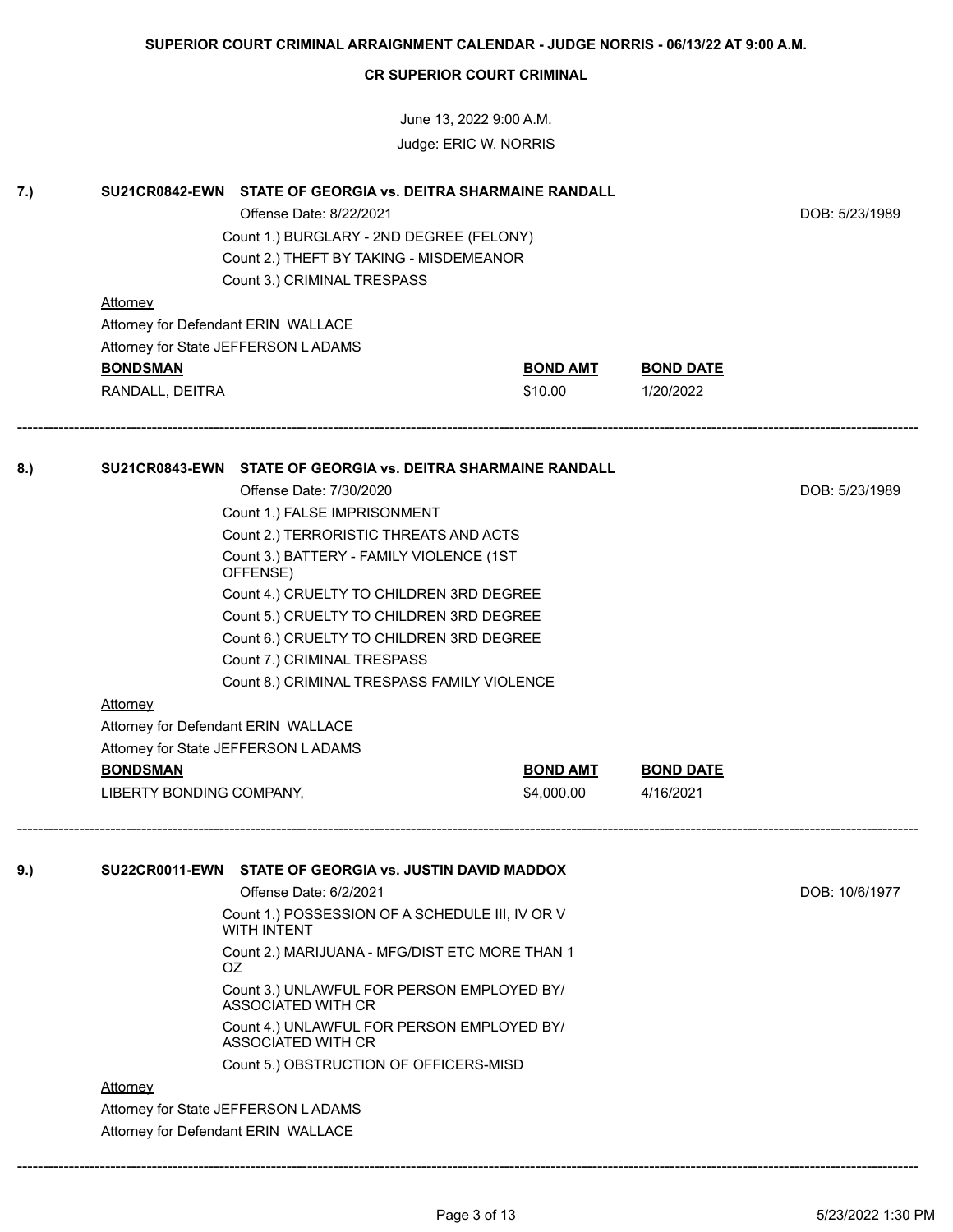|      |                                                                                                     | $10, -0 - 0.001$<br>Judge: ERIC W. NORRIS                                                       |                 |                  |                |
|------|-----------------------------------------------------------------------------------------------------|-------------------------------------------------------------------------------------------------|-----------------|------------------|----------------|
| 10.) | SU22CR0036-EWN STATE OF GEORGIA vs. BRYAN SHAMAR LITTLE                                             |                                                                                                 |                 |                  |                |
|      |                                                                                                     | Offense Date: 10/25/2021                                                                        |                 |                  | DOB: 4/22/2000 |
|      |                                                                                                     | Count 1.) AGGRAVATED ASSAULT                                                                    |                 |                  |                |
|      |                                                                                                     | Count 2.) BATTERY - FAMILY VIOLENCE (1ST                                                        |                 |                  |                |
|      | OFFENSE)<br><b>Attorney</b>                                                                         |                                                                                                 |                 |                  |                |
|      | Attorney for Defendant JAMES W SMITH                                                                |                                                                                                 |                 |                  |                |
|      | Attorney for State JEFFERSON LADAMS                                                                 |                                                                                                 |                 |                  |                |
|      | <b>BONDSMAN</b>                                                                                     |                                                                                                 | <b>BOND AMT</b> | <b>BOND DATE</b> |                |
|      | ATHENS BONDING COMPANY,                                                                             |                                                                                                 | \$5,700.00      | 11/9/2021        |                |
| 11.) | SU22CR0098-EWN STATE OF GEORGIA vs. RICCO WATKINS                                                   |                                                                                                 |                 |                  |                |
|      | Offense Date: 1/11/2022                                                                             |                                                                                                 |                 |                  | DOB: 6/17/1981 |
|      | Count 1.) RAPE                                                                                      |                                                                                                 |                 |                  |                |
|      |                                                                                                     | Count 2.) BURGLARY - 1ST DEGREE (FELONY)                                                        |                 |                  |                |
|      | <b>Attorney</b>                                                                                     |                                                                                                 |                 |                  |                |
|      | Attorney for State JEFFERSON LADAMS                                                                 |                                                                                                 |                 |                  |                |
|      | Attorney for Defendant ADAM S LEVIN                                                                 |                                                                                                 |                 |                  |                |
| 12.) | SU22CR0189-EWN STATE OF GEORGIA vs. DEREK STANTON ROGERS<br>CONTROLLED SUBSTANCE<br><b>Attorney</b> | Offense Date: 4/15/2022<br>Count 1.) CRIMINAL TRESPASS<br>Count 2.) POSSESSION OF A SCHEDULE II |                 |                  | DOB: 1/9/1988  |
|      | Attorney for Defendant BENJAMIN A PEARLMAN                                                          |                                                                                                 |                 |                  |                |
|      | Attorney for State ERIC YI                                                                          |                                                                                                 |                 |                  |                |
|      | <b>BONDSMAN</b>                                                                                     |                                                                                                 | <b>BOND AMT</b> | <b>BOND DATE</b> |                |
|      | ROGERS, DEREK                                                                                       |                                                                                                 | \$130.00        | 9/17/2021        |                |
| 13.) | SU22CR0241-EWN STATE OF GEORGIA vs. TRENT RYAN CHAMBLEE<br>Offense Date: 6/10/2021                  | Count 1.) THEFT BY SHOPLIFTING - FELONY                                                         |                 |                  | DOB: 8/18/1997 |
|      |                                                                                                     | Count 2.) THEFT BY SHOPLIFTING - FELONY                                                         |                 |                  |                |
|      | <b>Attorney</b>                                                                                     |                                                                                                 |                 |                  |                |
|      | Attorney for Defendant DAVID G. WILLIAMS                                                            |                                                                                                 |                 |                  |                |
|      | Attorney for State ERIC YI                                                                          |                                                                                                 |                 |                  |                |
|      | <b>BONDSMAN</b>                                                                                     |                                                                                                 | <b>BOND AMT</b> | <b>BOND DATE</b> |                |
|      | ATHENS BONDING COMPANY,                                                                             |                                                                                                 | \$4,600.00      | 11/9/2021        |                |
|      |                                                                                                     |                                                                                                 |                 |                  |                |

June 13, 2022 9:00 A.M.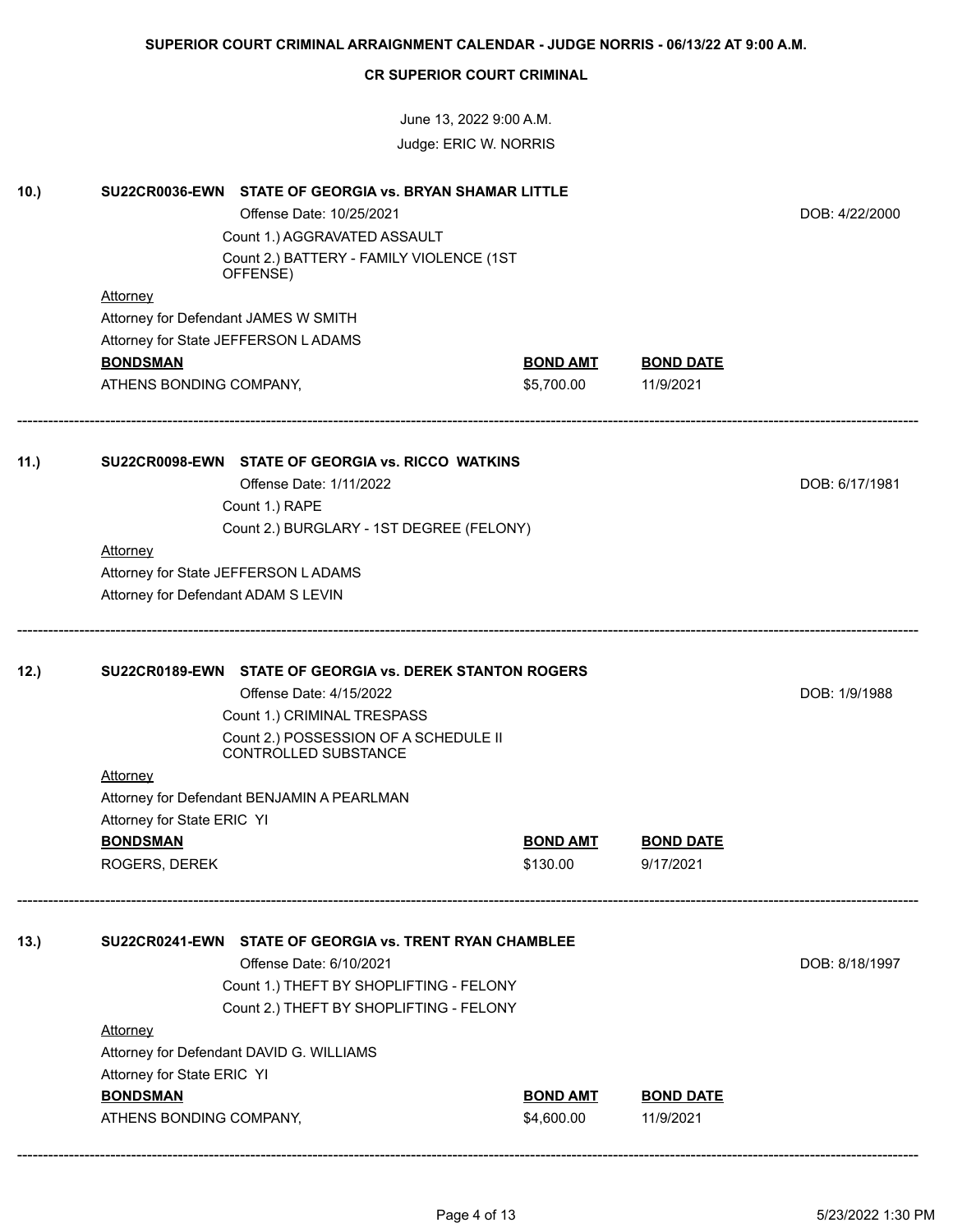June 13, 2022 9:00 A.M. Judge: ERIC W. NORRIS

| 14.) | SU22CR0244-EWN STATE OF GEORGIA vs. JUTARAZ DASHON MORTON         |                 |                  |                             |
|------|-------------------------------------------------------------------|-----------------|------------------|-----------------------------|
|      | Offense Date: 2/9/2021                                            | DOB: 6/19/2000  |                  |                             |
|      | Count 1.) SIMPLE BATTERY                                          |                 |                  |                             |
|      | Count 2.) SIMPLE BATTERY                                          |                 |                  |                             |
|      | Count 3.) SIMPLE BATTERY                                          |                 |                  |                             |
|      | <b>Attorney</b>                                                   |                 |                  |                             |
|      | Attorney for State ERIC YI                                        |                 |                  |                             |
|      | Attorney for Defendant ERIN WALLACE                               |                 |                  |                             |
|      | <b>BONDSMAN</b>                                                   | <b>BOND AMT</b> | <b>BOND DATE</b> |                             |
|      | DAVIS, FREDRICKA                                                  | \$2,400.00      | 3/18/2021        |                             |
|      | MORTON, JUTARAZ                                                   | \$0.00          | 3/18/2021        |                             |
|      |                                                                   |                 |                  |                             |
| 15.) | SU22CR0246-EWN STATE OF GEORGIA vs. RAFFEAL OQUINDO RUCKER        |                 |                  |                             |
|      | Offense Date: 5/25/2021                                           | DOB: 7/18/1991  |                  |                             |
|      | Count 1.) POSSESSION OF METHAMPHETAMINE                           |                 |                  |                             |
|      | Count 2.) POSSESSION OF A SCHEDULE II<br>CONTROLLED SUBSTANCE     |                 |                  |                             |
|      | Count 3.) IMPROPER OR ERRACTIC LANE CHANGE                        |                 |                  |                             |
|      | Count 4.) HEADLIGHTS                                              |                 |                  |                             |
|      | Count 5.) DRUGS NOT IN ORIGINAL CONTAINER -<br><b>MISDEMEANOR</b> |                 |                  |                             |
|      | <b>Attorney</b>                                                   |                 |                  |                             |
|      | Attorney for State ERIC YI                                        |                 |                  |                             |
|      | <b>BONDSMAN</b>                                                   | <b>BOND AMT</b> | <b>BOND DATE</b> |                             |
|      | BOND JAMES BOND INC,                                              | \$3,000.00      | 5/26/2021        |                             |
|      | RUCKER, RAFFEAL                                                   | \$0.00          | 5/26/2021        |                             |
| 16.) | SU22CR0259-EWN STATE OF GEORGIA vs. JOSHUA ALEXANDER DUNCAN       |                 |                  | Bench Warrant:<br>5/11/2022 |
|      | Offense Date: 2/10/2022                                           |                 |                  | DOB: 6/9/1988               |
|      | Count 1.) AGGRAVATED STALKING                                     |                 |                  |                             |
|      | Count 2.) AGGRAVATED STALKING                                     |                 |                  |                             |
|      | Attorney                                                          |                 |                  |                             |
|      | Attorney for Defendant DAVID G. WILLIAMS                          |                 |                  |                             |
|      | Attorney for State ERIC YI                                        |                 |                  |                             |
|      | <b>BONDSMAN</b>                                                   | <b>BOND AMT</b> | <b>BOND DATE</b> |                             |
|      | BOND JAMES BOND INC,                                              | \$4,050.00      | 3/24/2022        |                             |
|      |                                                                   |                 |                  |                             |
|      |                                                                   |                 |                  |                             |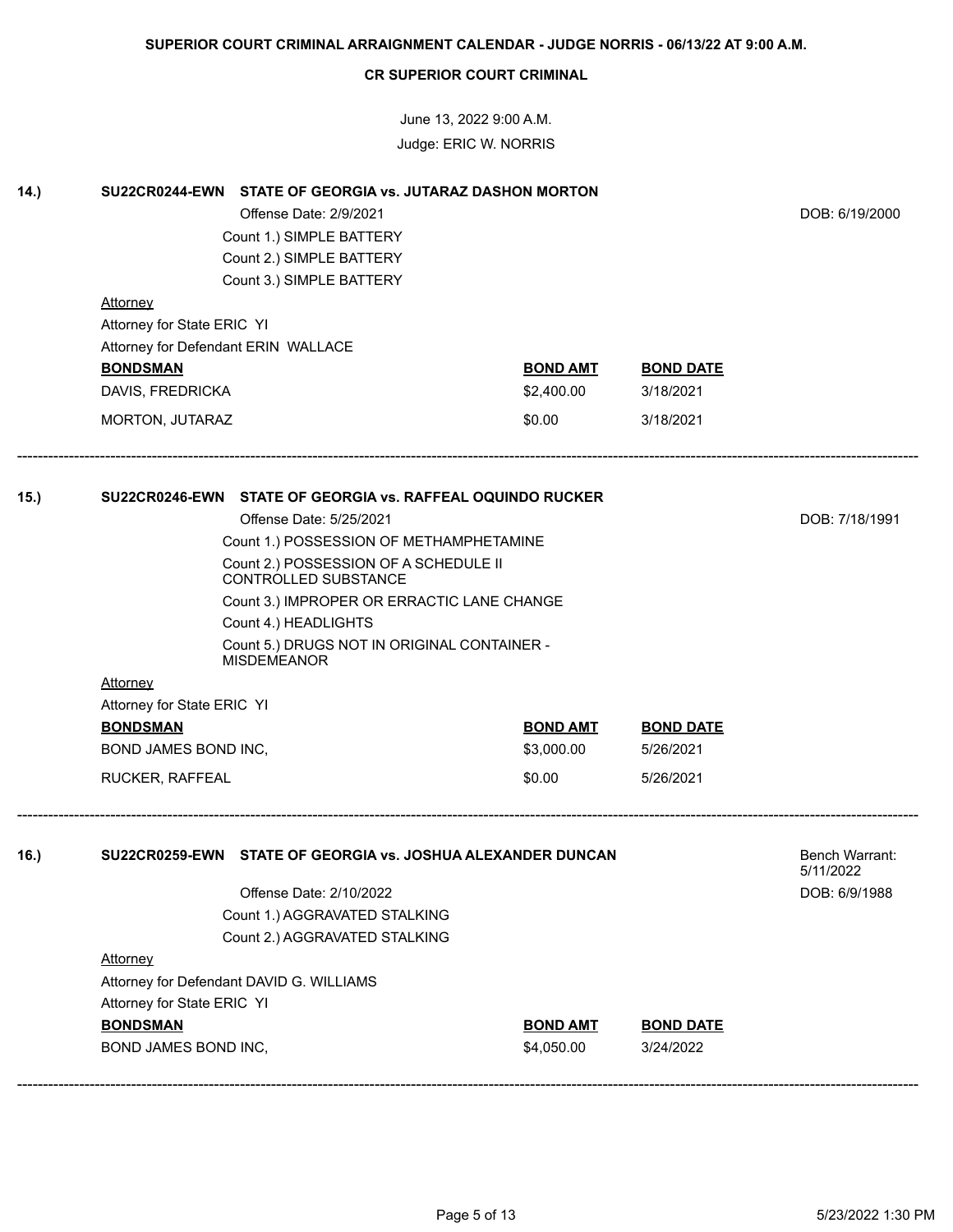|      |                                                           | <b>CR SUPERIOR COURT CRIMINAL</b>                                                      |                 |                  |                |
|------|-----------------------------------------------------------|----------------------------------------------------------------------------------------|-----------------|------------------|----------------|
|      |                                                           | June 13, 2022 9:00 A.M.                                                                |                 |                  |                |
|      |                                                           | Judge: ERIC W. NORRIS                                                                  |                 |                  |                |
|      |                                                           |                                                                                        |                 |                  |                |
| 17.) |                                                           | SU22CR0265-EWN STATE OF GEORGIA vs. JOSHUA CALEB BARNETT                               |                 |                  |                |
|      |                                                           | Offense Date: 5/15/2021                                                                |                 |                  | DOB: 5/8/1998  |
|      |                                                           | Count 1.) AGGRAVATED ASSAULT                                                           |                 |                  |                |
|      |                                                           | Count 2.) FALSE IMPRISONMENT                                                           |                 |                  |                |
|      |                                                           | Count 3.) BATTERY - FAMILY VIOLENCE (1ST<br>OFFENSE)                                   |                 |                  |                |
|      | Attorney                                                  |                                                                                        |                 |                  |                |
|      |                                                           | Attorney for State JEFFERSON LADAMS                                                    |                 |                  |                |
|      | <b>BONDSMAN</b>                                           |                                                                                        | <b>BOND AMT</b> | <b>BOND DATE</b> |                |
|      | ATHENS BONDING COMPANY,                                   |                                                                                        | \$5,700.00      | 5/16/2021        |                |
|      |                                                           |                                                                                        |                 |                  |                |
| 18.) | SU22CR0267-EWN STATE OF GEORGIA vs. GEORGE RAY KUTCHAR JR |                                                                                        |                 |                  |                |
|      |                                                           | Offense Date: 12/30/2021                                                               |                 |                  | DOB: 6/22/1954 |
|      |                                                           | Count 1.) AGGRAVATED ASSAULT                                                           |                 |                  |                |
|      | <b>Attorney</b>                                           |                                                                                        |                 |                  |                |
|      |                                                           | Attorney for Defendant ERIN WALLACE                                                    |                 |                  |                |
|      | Attorney for State ERIC YI                                |                                                                                        |                 |                  |                |
|      |                                                           |                                                                                        |                 |                  |                |
| 19.) |                                                           | SU22CR0269-EWN STATE OF GEORGIA vs. NAKEBAR ELAINE TATE                                |                 |                  |                |
|      |                                                           | Offense Date: 5/11/2022                                                                |                 |                  | DOB: 3/31/1976 |
|      |                                                           | Count 1.) AGGRAVATED ASSAULT                                                           |                 |                  |                |
|      |                                                           | Count 2.) FIREARM/KNIFE POSSESSION DURING                                              |                 |                  |                |
|      |                                                           | <b>CRIME/ATTEMPT CRIM</b>                                                              |                 |                  |                |
|      | <b>Attorney</b>                                           |                                                                                        |                 |                  |                |
|      |                                                           | Attorney for Defendant ERIN WALLACE                                                    |                 |                  |                |
|      | Attorney for State ERIC YI                                |                                                                                        |                 |                  |                |
|      | <b>BONDSMAN</b>                                           |                                                                                        | <b>BOND AMT</b> | <b>BOND DATE</b> |                |
|      | TATE, NAKABAR                                             |                                                                                        | \$130.00        | 12/22/2021       |                |
| 20.) |                                                           | SU22CR0270-EWN STATE OF GEORGIA vs. CINITHIA MONE WILLIAMS                             |                 |                  |                |
|      |                                                           | Offense Date: 11/17/2021                                                               |                 |                  | DOB: 8/14/1997 |
|      |                                                           | Count 1.) AGGRAVATED ASSAULT                                                           |                 |                  |                |
|      |                                                           |                                                                                        |                 |                  |                |
|      |                                                           | Count 2.) CRUELTY TO CHILDREN 3RD DEGREE<br>Count 3.) SIMPLE ASSAULT - FAMILY VIOLENCE |                 |                  |                |
|      | <b>Attorney</b>                                           |                                                                                        |                 |                  |                |
|      | Attorney for State ERIC YI                                |                                                                                        |                 |                  |                |
|      | <b>BONDSMAN</b>                                           |                                                                                        | <b>BOND AMT</b> | <b>BOND DATE</b> |                |
|      | LUMPKIN, LAFAYETT                                         |                                                                                        | \$65.00         | 11/24/2021       |                |
|      |                                                           |                                                                                        |                 |                  |                |
|      |                                                           |                                                                                        |                 |                  |                |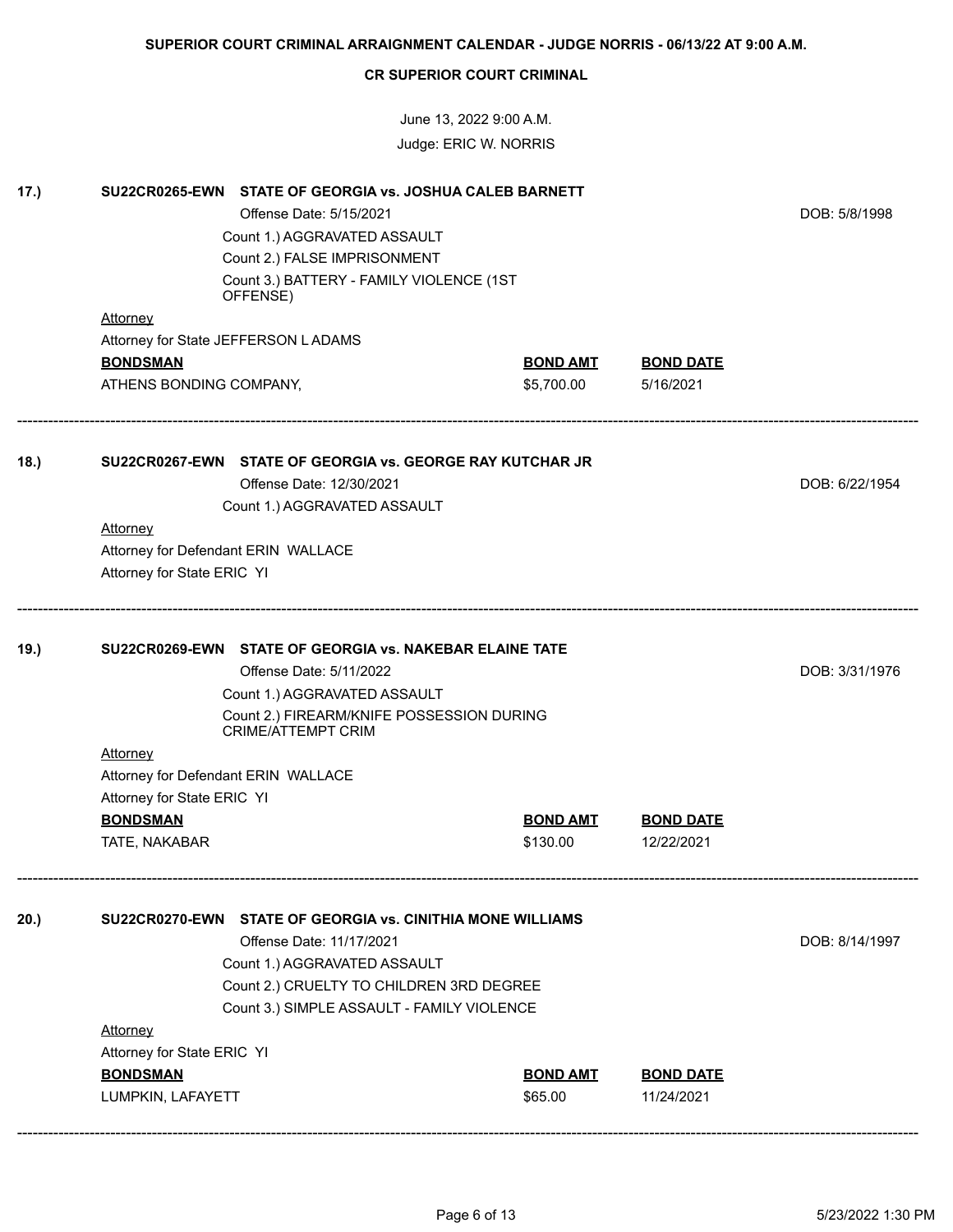|      | <b>CR SUPERIOR COURT CRIMINAL</b>                          |                 |                  |               |  |
|------|------------------------------------------------------------|-----------------|------------------|---------------|--|
|      | June 13, 2022 9:00 A.M.                                    |                 |                  |               |  |
|      |                                                            |                 |                  |               |  |
| 21.) | SU22CR0272-EWN STATE OF GEORGIA vs. ADAM ONEAL ANDERSON    |                 |                  |               |  |
|      | Offense Date: 10/29/2021                                   | DOB: 10/19/1999 |                  |               |  |
|      | Count 1.) RAPE                                             |                 |                  |               |  |
|      | Attorney                                                   |                 |                  |               |  |
|      | Attorney for Defendant STEVEN H SADOW                      |                 |                  |               |  |
|      | Attorney for Defendant BARBARA G MOON                      |                 |                  |               |  |
|      | Attorney for State MIKAELA SILKEY HENDERSON                |                 |                  |               |  |
|      | <b>BONDSMAN</b>                                            | <b>BOND AMT</b> | <b>BOND DATE</b> |               |  |
|      | DOUBLE O BONDING COMPANY,                                  | \$27,700.00     | 11/17/2021       |               |  |
| 22.) | SU22CR0276-EWN STATE OF GEORGIA vs. WENDELL DANIEL COKER   |                 |                  |               |  |
|      | Offense Date: 11/1/2019                                    |                 |                  | DOB: 9/2/1988 |  |
|      | Count 1.) AGGRAVATED CHILD MOLESTATION                     |                 |                  |               |  |
|      |                                                            |                 |                  |               |  |
|      | Count 2.) CHILD MOLESTATION<br>Count 3.) CHILD MOLESTATION |                 |                  |               |  |
|      |                                                            |                 |                  |               |  |
|      | Count 4.) CHILD MOLESTATION                                |                 |                  |               |  |
|      | Count 5.) CHILD MOLESTATION                                |                 |                  |               |  |
|      | <b>Attorney</b>                                            |                 |                  |               |  |
|      | Attorney for State SAMUEL DENTREMONT                       |                 |                  |               |  |
|      | <b>BONDSMAN</b>                                            | <b>BOND AMT</b> | <b>BOND DATE</b> |               |  |
|      | BOND JAMES BOND INC,                                       | \$18,000.00     | 5/4/2022         |               |  |
| 23.) | SU22CR0288-EWN STATE OF GEORGIA vs. RAEKWON ADDR LACKEY    |                 |                  |               |  |
|      | Offense Date: 9/28/2021                                    |                 |                  | DOB: 8/4/1998 |  |
|      | Count 1.) THEFT BY TAKING - FELONY                         |                 |                  |               |  |
|      | Count 2.) DRIVING WHILE UNLICENSED                         |                 |                  |               |  |
|      | <b>Attorney</b>                                            |                 |                  |               |  |
|      | Attorney for State ERIC YI                                 |                 |                  |               |  |
|      | <b>BONDSMAN</b>                                            | <b>BOND AMT</b> | <b>BOND DATE</b> |               |  |
|      | LACKEY, RAEKWON                                            | \$0.00          | 9/30/2021        |               |  |
|      |                                                            |                 |                  |               |  |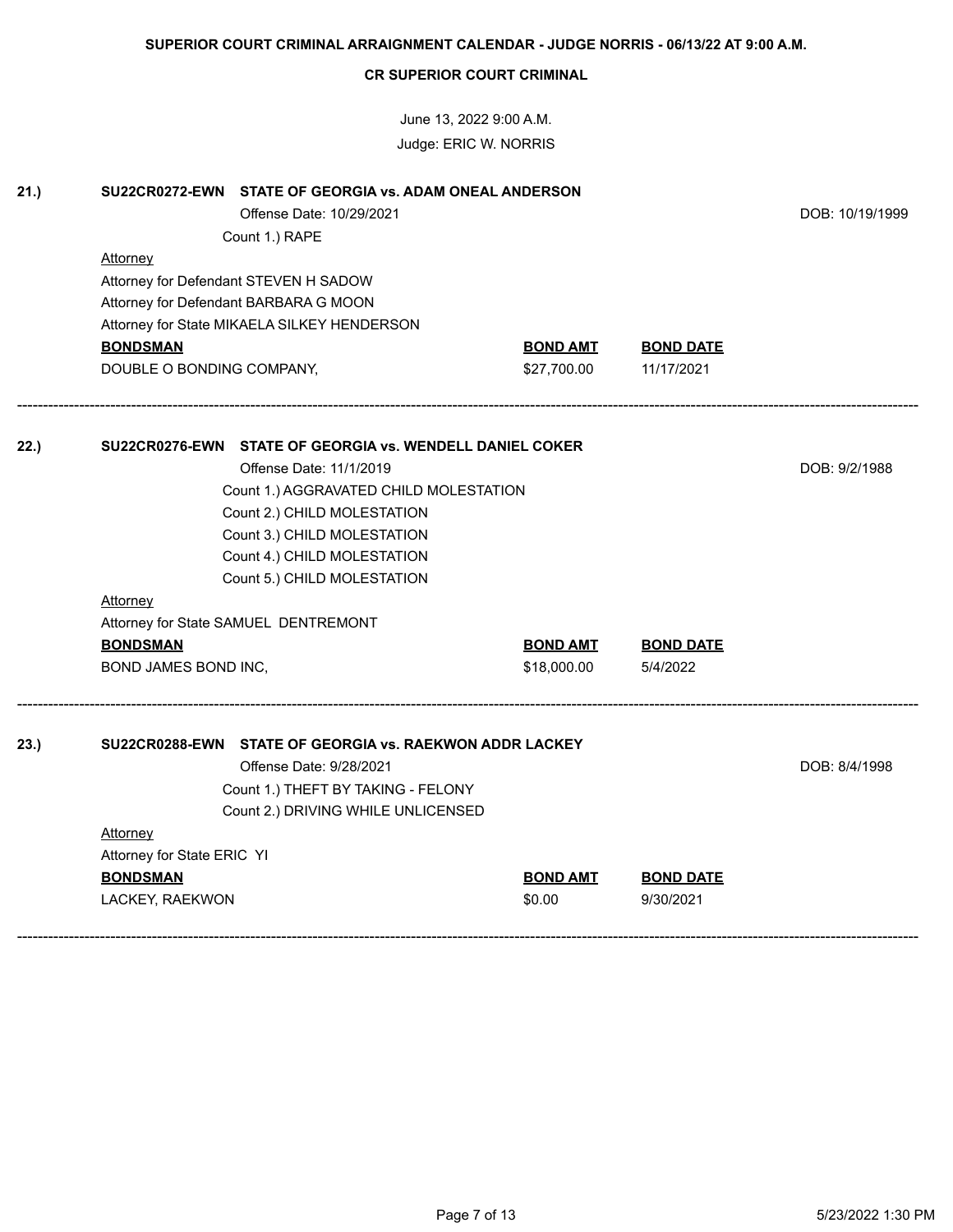June 13, 2022 9:00 A.M. Judge: ERIC W. NORRIS

| 24.) | SU22CR0291-EWN STATE OF GEORGIA vs. RAFFEAL OQUINDO RUCKER                    |                                                                             |                 |                  |                |  |
|------|-------------------------------------------------------------------------------|-----------------------------------------------------------------------------|-----------------|------------------|----------------|--|
|      |                                                                               | Offense Date: 8/15/2021                                                     |                 | DOB: 7/18/1991   |                |  |
|      |                                                                               | Count 1.) FLEEING/ATTEMPTING ELUDE AN OFFICER<br>FOR FELONY                 |                 |                  |                |  |
|      | Count 2.) DRIVING WHILE LICENSE SUSPENDED OR<br><b>REVOKED</b>                |                                                                             |                 |                  |                |  |
|      | Count 3.) OBEDIENCE TO TRAFFIC CONTROL DEVICE                                 |                                                                             |                 |                  |                |  |
|      | <b>Attorney</b>                                                               |                                                                             |                 |                  |                |  |
|      | Attorney for State ERIC YI                                                    |                                                                             |                 |                  |                |  |
|      | <b>BONDSMAN</b>                                                               |                                                                             | <b>BOND AMT</b> | <b>BOND DATE</b> |                |  |
|      | DOUBLE O BONDING COMPANY,                                                     |                                                                             | \$1,300.00      | 8/28/2021        |                |  |
|      | RUCKER, RAFFEAL                                                               |                                                                             | \$0.00          | 8/28/2021        |                |  |
| 25.) |                                                                               | SU22CR0297-EWN STATE OF GEORGIA vs. MICHAEL CODY WRIGHT                     |                 |                  |                |  |
|      |                                                                               | Offense Date: 5/23/2021                                                     |                 |                  | DOB: 4/23/1992 |  |
|      |                                                                               | Count 1.) POSSESSION OF A SCHEDULE II<br><b>CONTROLLED SUBSTANCE</b>        |                 |                  |                |  |
|      | <b>Attorney</b>                                                               |                                                                             |                 |                  |                |  |
|      |                                                                               |                                                                             |                 |                  |                |  |
|      | Attorney for Defendant ALLISON PARRISH<br>Attorney for State JEFFERSON LADAMS |                                                                             |                 |                  |                |  |
|      | <b>BONDSMAN</b>                                                               |                                                                             | <b>BOND AMT</b> | <b>BOND DATE</b> |                |  |
|      | WRIGHT, MICHAEL CODY                                                          |                                                                             | \$0.00          | 6/24/2021        |                |  |
| 26.) |                                                                               | SU22CR0299-EWN STATE OF GEORGIA vs. TEDERO DEVONTAE ECHOLS                  |                 |                  |                |  |
|      |                                                                               | Offense Date: 6/11/2021                                                     |                 |                  | DOB: 5/17/1999 |  |
|      | Count 1.) MARIJUANA - MFG/DIST ETC MORE THAN 1<br>OZ.                         |                                                                             |                 |                  |                |  |
|      | Count 2.) POSSESSION OF A SCHEDULE I OR II WITH                               |                                                                             |                 |                  |                |  |
|      |                                                                               | <b>INTENT</b>                                                               |                 |                  |                |  |
|      |                                                                               | Count 3.) FLEEING/ATTEMPTING ELUDE AN OFFICER<br>FOR FELONY                 |                 |                  |                |  |
|      |                                                                               | Count 4.) OBSTRUCTION OF OFFICERS-MISD                                      |                 |                  |                |  |
|      |                                                                               | Count 5.) RECKLESS DRIVING                                                  |                 |                  |                |  |
|      |                                                                               | Count 6.) DRIVING WHILE LICENSE SUSPENDED OR<br><b>REVOKED</b>              |                 |                  |                |  |
|      |                                                                               | Count 7.) CONVICTED FELON/1ST OFFENDER<br>ATTEMPTED PURCHASE FA             |                 |                  |                |  |
|      | <b>Attorney</b>                                                               |                                                                             |                 |                  |                |  |
|      |                                                                               | Attorney for Defendant JAMES W SMITH<br>Attorney for State JEFFERSON LADAMS |                 |                  |                |  |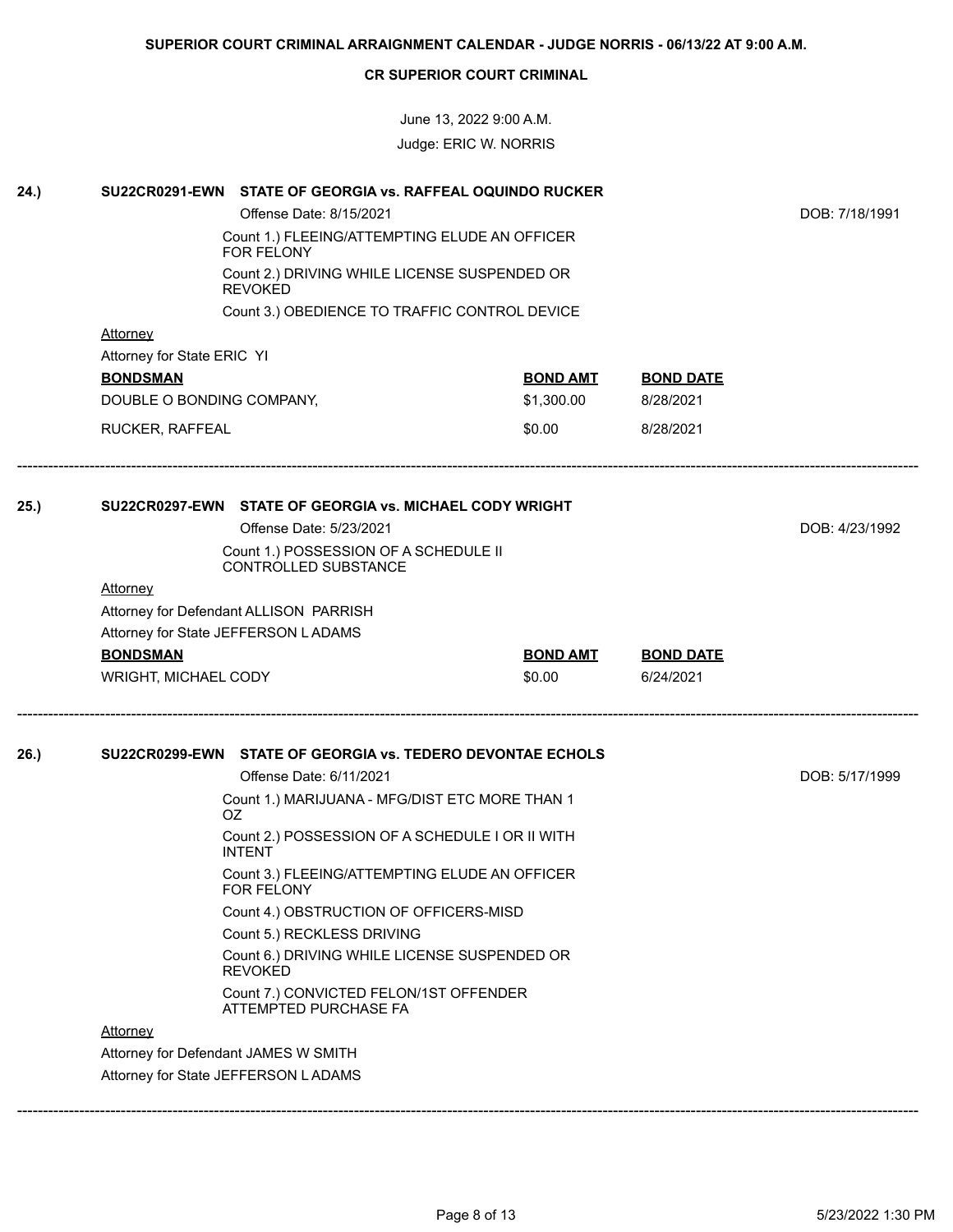June 13, 2022 9:00 A.M. Judge: ERIC W. NORRIS

| DOB: 12/6/1979 |
|----------------|
|                |
|                |
|                |
|                |
|                |
|                |
|                |
|                |
|                |
|                |
| DOB: 8/24/1981 |
|                |
|                |
|                |
|                |
|                |
|                |
|                |
|                |
|                |
|                |
|                |
| DOB: 1/12/1996 |
|                |
|                |
|                |
|                |
|                |
|                |
|                |
|                |
|                |
|                |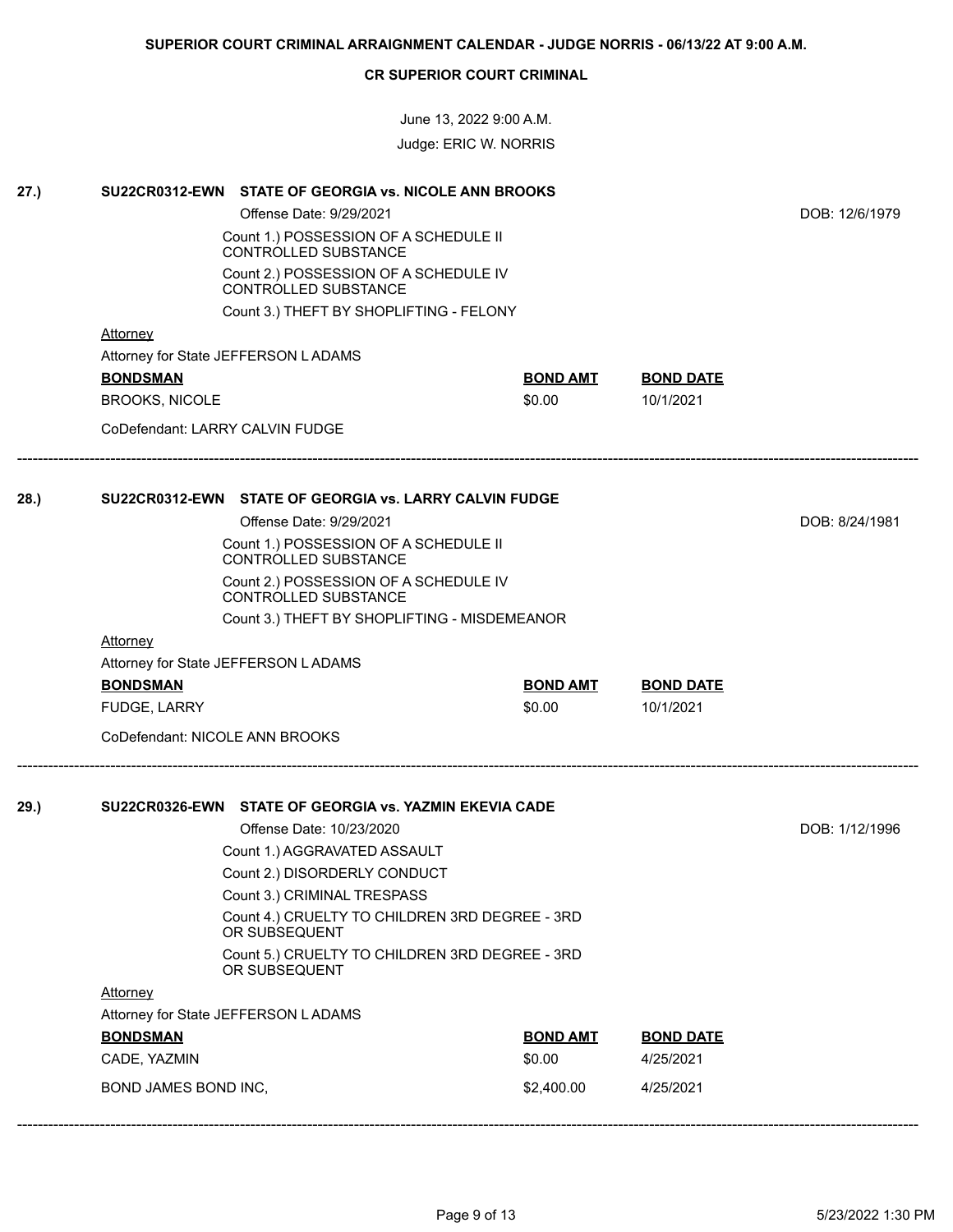| 30.) | SU22CR0327-EWN STATE OF GEORGIA vs. JOHN ALFONSO CALDERON<br>Offense Date: 2/12/2022<br>Count 1.) THEFT BY SHOPLIFTING - FELONY |                 |                  | DOB: 4/2/1978   |
|------|---------------------------------------------------------------------------------------------------------------------------------|-----------------|------------------|-----------------|
|      | Attorney                                                                                                                        |                 |                  |                 |
|      | Attorney for State JEFFERSON LADAMS                                                                                             |                 |                  |                 |
|      | <b>BONDSMAN</b>                                                                                                                 | <b>BOND AMT</b> | <b>BOND DATE</b> |                 |
|      | MONTANO, RAUL                                                                                                                   | \$1,300.00      | 2/14/2022        |                 |
| 31.) | SU22CR0328-EWN STATE OF GEORGIA vs. DAVON JON CARTER                                                                            |                 |                  |                 |
|      | Offense Date: 3/19/2021                                                                                                         |                 |                  | DOB: 2/17/1993  |
|      | Count 1.) DUTY TO STOP AT SCENE OF ACCIDENT<br>(HIT RUN/LEAVE)                                                                  |                 |                  |                 |
|      | Count 2.) D.U.I. ALCOHOL                                                                                                        |                 |                  |                 |
|      | Count 3.) ENDANGERING THE LIFE OF A CHILD-DUI                                                                                   |                 |                  |                 |
|      | Count 4.) OPEN CONTAINER VIOLATION                                                                                              |                 |                  |                 |
|      | Count 5.) RECKLESS DRIVING                                                                                                      |                 |                  |                 |
|      | Count 6.) PASSING WITHIN 200 FEET OF ONCOMING<br><b>TRAFFIC</b>                                                                 |                 |                  |                 |
|      | <b>Attorney</b>                                                                                                                 |                 |                  |                 |
|      | Attorney for State JEFFERSON LADAMS                                                                                             |                 |                  |                 |
|      | <b>BONDSMAN</b>                                                                                                                 | <b>BOND AMT</b> | <b>BOND DATE</b> |                 |
|      | DOUBLE O BONDING COMPANY,                                                                                                       | \$3,400.00      | 3/20/2021        |                 |
|      | CARTER, DAVON                                                                                                                   | \$0.00          | 3/20/2021        |                 |
| 32.) | SU22CR0329-EWN STATE OF GEORGIA vs. CHERYL DENISE CHASE                                                                         |                 |                  |                 |
|      | Offense Date: 10/6/2021                                                                                                         |                 |                  | DOB: 10/27/1969 |
|      | Count 1.) FORGERY - 3RD DEGREE                                                                                                  |                 |                  |                 |
|      | <b>Attorney</b>                                                                                                                 |                 |                  |                 |
|      | Attorney for State JEFFERSON LADAMS                                                                                             |                 |                  |                 |
|      | <b>BONDSMAN</b>                                                                                                                 | <b>BOND AMT</b> | <b>BOND DATE</b> |                 |
|      | BOND JAMES BOND INC,                                                                                                            | \$1,300.00      | 11/26/2021       |                 |

**CR SUPERIOR COURT CRIMINAL**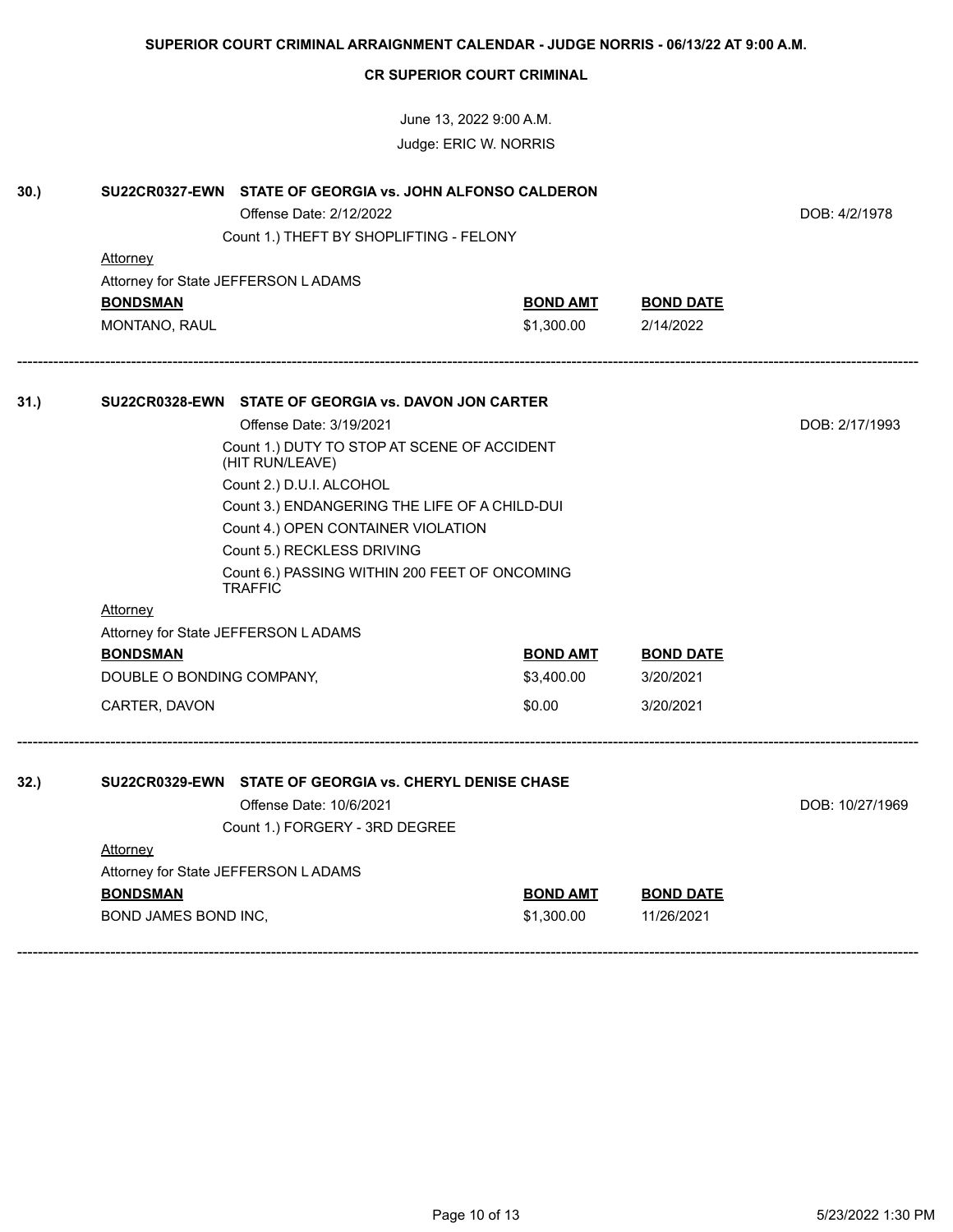June 13, 2022 9:00 A.M. Judge: ERIC W. NORRIS

| 33.) | SU22CR0330-EWN STATE OF GEORGIA vs. BOBBY LEE DAVIS             |                 |                  |                 |
|------|-----------------------------------------------------------------|-----------------|------------------|-----------------|
|      | Offense Date: 3/30/2021                                         |                 | DOB: 10/11/1957  |                 |
|      | Count 1.) AGGRAVATED BATTERY                                    |                 |                  |                 |
|      | Count 2.) BATTERY - FAMILY VIOLENCE (1ST<br>OFFENSE)            |                 |                  |                 |
|      | Count 3.) BATTERY - FAMILY VIOLENCE (1ST<br>OFFENSE)            |                 |                  |                 |
|      | Attorney                                                        |                 |                  |                 |
|      | Attorney for State ERIC YI                                      |                 |                  |                 |
|      | <b>BONDSMAN</b>                                                 | <b>BOND AMT</b> | <b>BOND DATE</b> |                 |
|      | LIBERTY BONDING COMPANY,                                        | \$2,400.00      | 4/3/2021         |                 |
| 34.) | SU22CR0331-EWN STATE OF GEORGIA vs. JEREMIAH DAVIS              |                 |                  |                 |
|      | Offense Date: 6/18/2021                                         |                 |                  | DOB: 12/30/1997 |
|      | Count 1.) AGGRAVATED ASSAULT                                    |                 |                  |                 |
|      | Count 2.) AGGRAVATED ASSAULT                                    |                 |                  |                 |
|      | Count 3.) AGGRAVATED ASSAULT                                    |                 |                  |                 |
|      | Count 4.) TERRORISTIC THREATS AND ACTS                          |                 |                  |                 |
|      | Count 5.) BATTERY-MISD                                          |                 |                  |                 |
|      | Count 6.) CRIMINAL TRESPASS                                     |                 |                  |                 |
|      | <b>Attorney</b>                                                 |                 |                  |                 |
|      | Attorney for State JEFFERSON LADAMS                             |                 |                  |                 |
|      | <b>BONDSMAN</b>                                                 | <b>BOND AMT</b> | <b>BOND DATE</b> |                 |
|      | CLASSIC CITY BONDING COMPANY,                                   | \$3,500.00      | 6/23/2021        |                 |
|      |                                                                 |                 |                  |                 |
| 35.) | SU22CR0332-EWN STATE OF GEORGIA vs. NICHOLAS LEE ESTELL         |                 |                  |                 |
|      | Offense Date: 1/9/2022                                          |                 |                  | DOB: 1/27/1996  |
|      | Count 1.) AGGRAVATED ASSAULT                                    |                 |                  |                 |
|      | Count 2.) KIDNAPPING                                            |                 |                  |                 |
|      | Count 3.) THEFT BY TAKING - FELONY                              |                 |                  |                 |
|      | Count 4.) ENTERING AUTO                                         |                 |                  |                 |
|      | Count 5.) SIMPLE BATTERY                                        |                 |                  |                 |
|      | Count 6.) CONVICTED FELON/1ST OFFENDER<br>ATTEMPTED PURCHASE FA |                 |                  |                 |
|      | Attorney                                                        |                 |                  |                 |
|      | Attorney for Defendant DAVID G. WILLIAMS                        |                 |                  |                 |
|      | Attorney for State JEFFERSON LADAMS                             |                 |                  |                 |
|      | CoDefendant: JOSEPH LEE SNYDER                                  |                 |                  |                 |
|      |                                                                 |                 |                  |                 |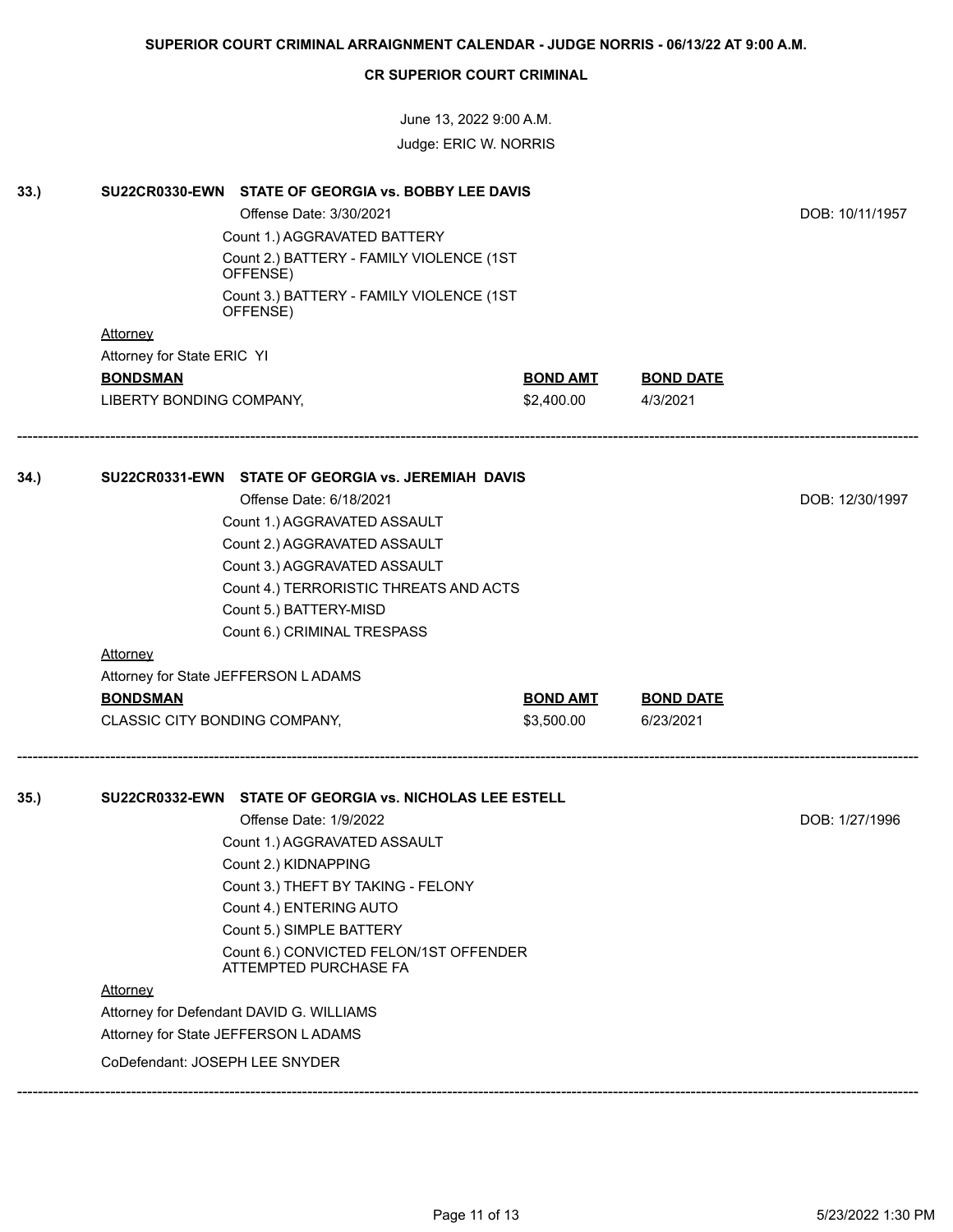|      |                                                              | June 13, 2022 9:00 A.M.                                                           |                 |                  |                 |
|------|--------------------------------------------------------------|-----------------------------------------------------------------------------------|-----------------|------------------|-----------------|
|      |                                                              | Judge: ERIC W. NORRIS                                                             |                 |                  |                 |
| 36.) |                                                              | SU22CR0332-EWN STATE OF GEORGIA vs. JOSEPH LEE SNYDER                             |                 |                  |                 |
|      |                                                              | Offense Date: 1/9/2022                                                            |                 |                  | DOB: 7/19/1995  |
|      |                                                              | Count 7.) CONVICTED FELON/1ST OFFENDER<br>ATTEMPTED PURCHASE FA                   |                 |                  |                 |
|      | <b>Attorney</b>                                              |                                                                                   |                 |                  |                 |
|      | Attorney for State ERIC YI                                   |                                                                                   |                 |                  |                 |
|      | <b>BONDSMAN</b>                                              |                                                                                   | <b>BOND AMT</b> | <b>BOND DATE</b> |                 |
|      | CLASSIC CITY BONDING COMPANY,                                |                                                                                   | \$3,500.00      | 1/10/2022        |                 |
|      | CoDefendant: NICHOLAS LEE ESTELL                             |                                                                                   |                 |                  |                 |
| 37.) |                                                              | SU22CR0337-EWN STATE OF GEORGIA vs. CARL ANTIONE LAWSON                           |                 |                  |                 |
|      |                                                              | Offense Date: 2/19/2022                                                           |                 |                  | DOB: 6/25/2001  |
|      |                                                              | Count 1.) AGGRAVATED ASSAULT                                                      |                 |                  |                 |
|      | <b>Attorney</b>                                              |                                                                                   |                 |                  |                 |
|      | Attorney for State ERIC YI                                   |                                                                                   |                 |                  |                 |
|      | <b>BONDSMAN</b>                                              |                                                                                   | <b>BOND AMT</b> | <b>BOND DATE</b> |                 |
|      | BOND JAMES BOND INC,                                         |                                                                                   | \$2,963.00      | 2/20/2022        |                 |
|      |                                                              |                                                                                   |                 |                  |                 |
| 38.) | SU22CR0339-EWN STATE OF GEORGIA vs. ANTONIO DENALLE MORRISON |                                                                                   |                 |                  |                 |
|      |                                                              | Offense Date: 1/6/2022                                                            |                 |                  | DOB: 12/13/1983 |
|      |                                                              | Count 1.) AGGRAVATED ASSAULT                                                      |                 |                  |                 |
|      |                                                              | Count 2.) BATTERY-MISD                                                            |                 |                  |                 |
|      |                                                              | Count 3.) OBSTRUCTION OF OFFICERS-FELONY                                          |                 |                  |                 |
|      | <b>Attorney</b>                                              |                                                                                   |                 |                  |                 |
|      | Attorney for State ERIC YI                                   |                                                                                   |                 |                  |                 |
|      | <b>BONDSMAN</b>                                              |                                                                                   | <b>BOND AMT</b> | <b>BOND DATE</b> |                 |
|      | BOND JAMES BOND INC,                                         |                                                                                   | \$8,450.00      | 1/8/2022         |                 |
|      |                                                              |                                                                                   |                 |                  |                 |
| 39.) |                                                              | SU22CR0342-EWN STATE OF GEORGIA vs. SHAITIRIA QUNIYA SHEROD                       |                 |                  |                 |
|      |                                                              | Offense Date: 11/4/2021                                                           |                 |                  | DOB: 1/21/2004  |
|      |                                                              | Count 1.) TERRORISTIC THREATS AND ACTS<br>Count 2.) SIMPLE BATTERY AGAINST POLICE |                 |                  |                 |
|      | OFFICER/LE DOG/CORRE                                         |                                                                                   |                 |                  |                 |
|      |                                                              | Count 3.) SIMPLE BATTERY AGAINST POLICE<br>OFFICER/LE DOG/CORRE                   |                 |                  |                 |
|      | <b>Attorney</b>                                              |                                                                                   |                 |                  |                 |
|      | Attorney for Defendant ERIN WALLACE                          |                                                                                   |                 |                  |                 |
|      | Attorney for State ERIC YI                                   |                                                                                   |                 |                  |                 |
|      | <b>BONDSMAN</b>                                              |                                                                                   | <b>BOND AMT</b> | <b>BOND DATE</b> |                 |
|      | SHEROD, SHAITIRIA                                            |                                                                                   | \$0.00          | 12/16/2021       |                 |
|      |                                                              |                                                                                   |                 |                  |                 |

**CR SUPERIOR COURT CRIMINAL**